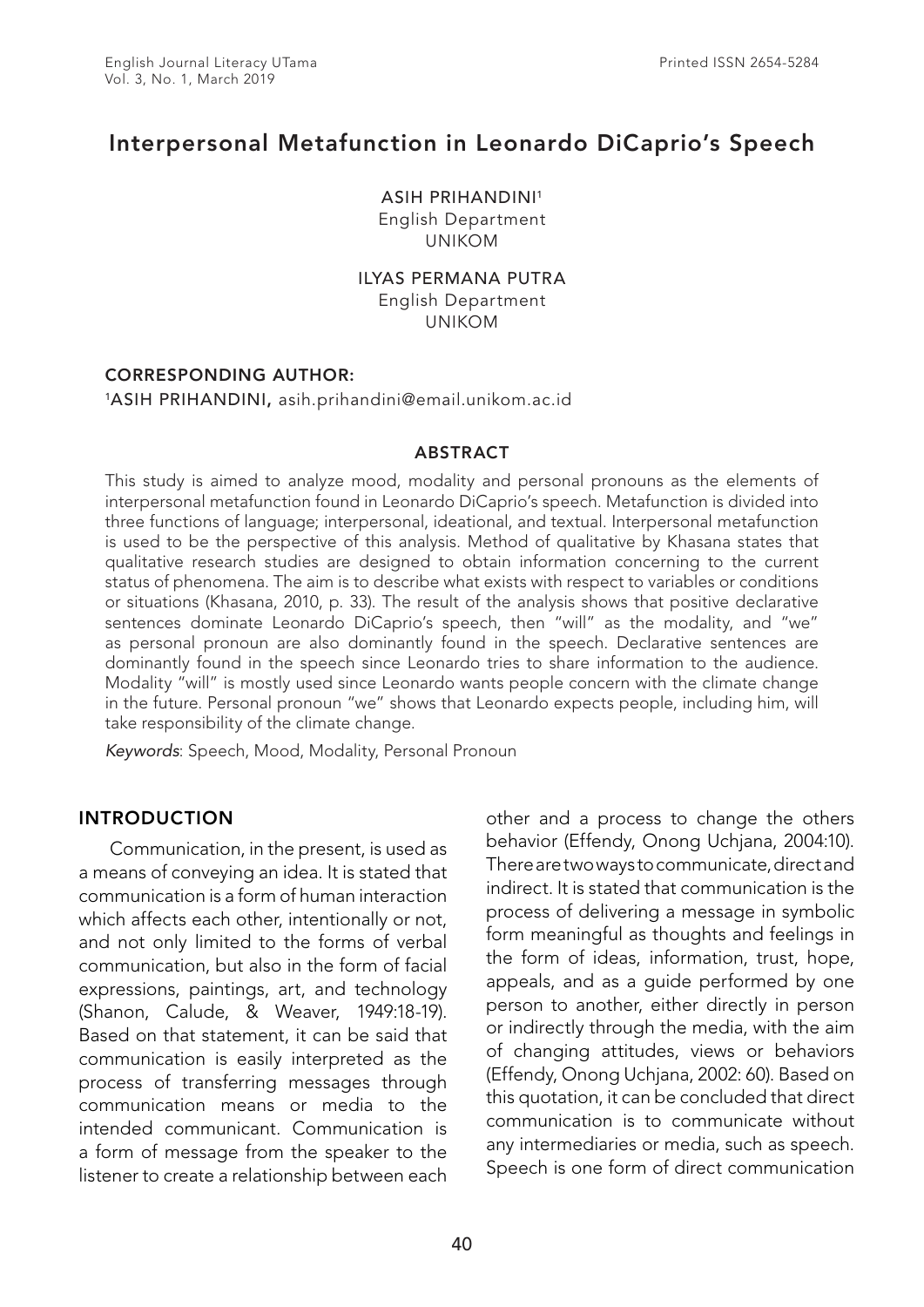that is used to convey ideas, while indirect communication is performed by using tools to convey information. Some examples of tools in indirect communication are letters, SMS, radio and others. In communicating, people use language. Suggested that man speaks language. He uses language as a means of communication with other people, as a tool to express his ideas and wishes. Without language, it is hard to imagine how people can cooperate and get along with one another (Ramelan, 1999:1). Based on that opinion, it can be concluded that language is one of the tools used in communicating.

Based on Halliday, Michael Alexander Kirkwood (2004) metafunction is divided into interpersonal, textual, and ideational. This research is focused on interpersonal. As one of the language functions, interpersonal discuss about social relations which is further formulated into three things: Mood, Modality, and Personal Pronoun. Leonardo DiCaprio's speech on April 22, 2016, at the Signature Ceremony for the Paris Agreement's opening was about how a leader makes changes. Leonardo focused on several things, the first was the fact of how the climate change occurs in several countries, the second was there is no movement in dealing with climate change well, and the third was the impact on earth in the future. In the speech, it can be seen that Leonardo hoped for all country to be able to handle climate change. Interpersonal metafunction is basically used to express views against a discourse, so the attitude and judgment against a discourse will be understood, which in this case is a speech on climate change that takes place across the country.

# Mood

To understand a communication or a discourse requires interpersonal metafunction, especially about changes in clauses.

|            |                 |                                         | Response                       |                               |  |  |
|------------|-----------------|-----------------------------------------|--------------------------------|-------------------------------|--|--|
|            |                 | Initiation [A/B]                        | <b>Expected [C]</b>            | <b>Discretionary</b><br>[D]   |  |  |
| give [M]   | goods-&-        | Offer<br>Shall I give you this teapot?  | acceptance<br>yes, please, do! | rejection<br>no, thanks       |  |  |
| demand [N] | services [X]    | Command<br>give me that teapot!         | undertaking<br>here you are    | refusal<br>l won't            |  |  |
| give [M]   |                 | Statement<br>he's giving her the teapot | acknowledgement<br>Is he?      | contradiction<br>no, he isn't |  |  |
| Demand [N] | information [Y] | question<br>what is he giving her?      | answer<br>a teapot             | disclaimer<br>l don't know    |  |  |

*(Halliday, Michael Alexander Kirkwood, 2004, p. 108)*

Based on the explanation above, several ways can be performed to create a communication. The general principle behind the expression of MOOD in the

clause is as follows. The grammatical category that is characteristically used to exchange information is the indicative; within the category of *indicative*, the characteristic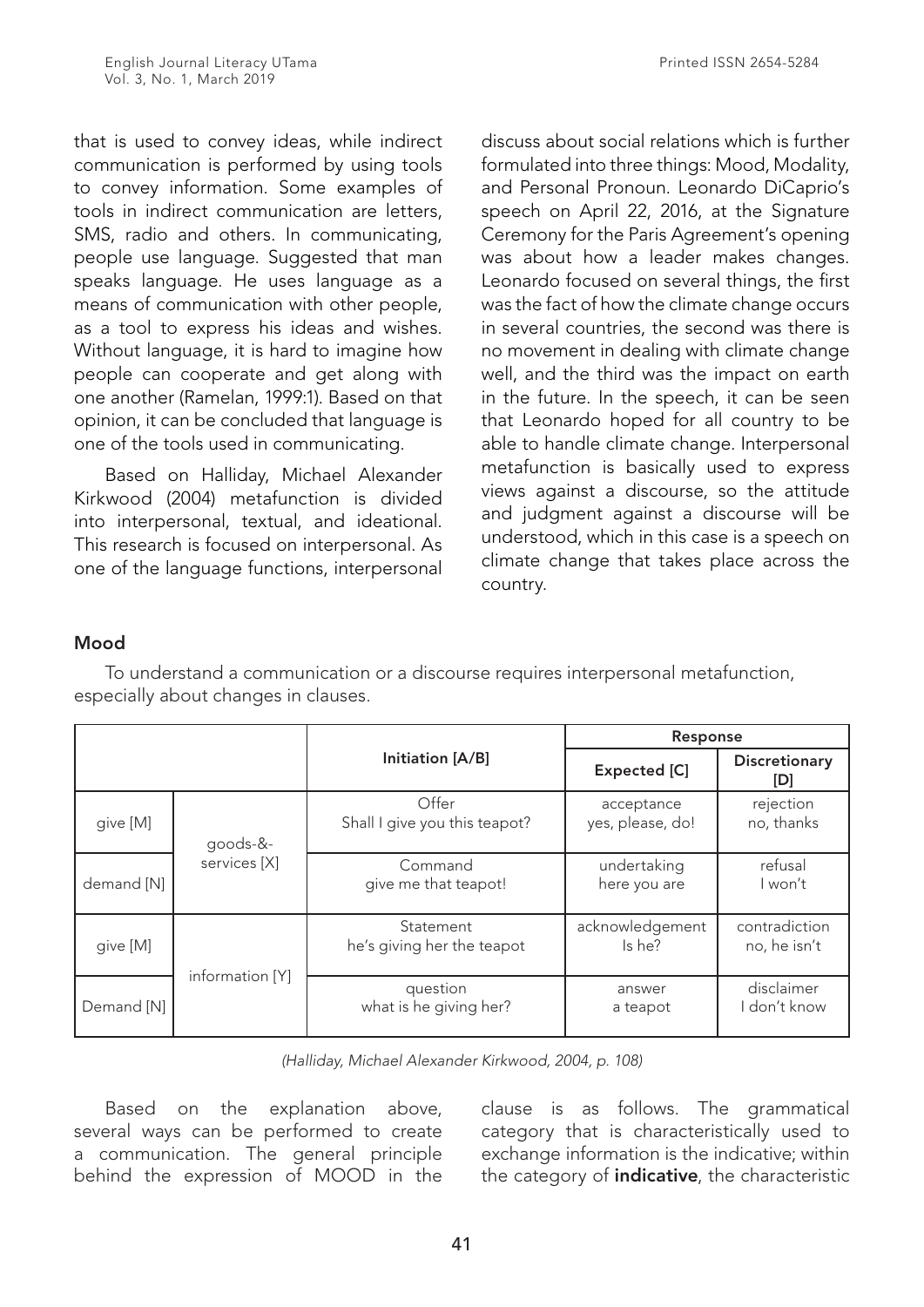expression of a statement is the **declarative**, that of a question is the **interrogative**; and within the category of interrogative, there is a further distinction between ves/no interrogative, for polar questions, and WHinterrogative for content questions. (Halliday, Michael Alexander Kirkwood, 2004:114).

The quote showed that Statement, Question, Offer and Command have attachment between declarative clause with statement, interrogative clause with question, and imperative clause with command. Subject + finite is a form of declarative clause, wh-q + subject + finite as interrogative clause, and finite + subject as imperative clause.

An example of Mood analysis:

*The duke has given that teapot away*

| the duke<br>has |        | given that teapot away |  |
|-----------------|--------|------------------------|--|
| Subject         | Finite |                        |  |
| Mood            |        | Residue                |  |

The above sentence is a declarative sentence, which has a subject and a finite.

# Modality

Modality is a tool that is also used to analyze interpersonal meta function. By using temporal and modal operators, a discourse can be identified from the perspective of its modality.

|          |                                               | Temporal operators:                        |                                                                                   |
|----------|-----------------------------------------------|--------------------------------------------|-----------------------------------------------------------------------------------|
|          | past                                          | Present                                    | future                                                                            |
| positive | did, was, had, used to                        | does, is, have                             | will, shall, would, should                                                        |
| negative | Didn't, wasn't, hadn't,<br>$didn't + used to$ | Doesn't, isn't, hasn't                     | Won't shan't, wouldn't, shouldn't                                                 |
|          |                                               | Modal operators:                           |                                                                                   |
|          | low                                           | Median                                     | high                                                                              |
| positive | can, may, could, might<br>(dare)              | will, would, should, is/<br>was to         | must, ought to, need, has/had to                                                  |
| negative | needn't, doesn't/didn't +<br>need to, have to | won't, wouldn't, 't, (isn't/<br>wasn't to) | mustn't, oughtn't to, can't,<br>couldn't, (mayn't, mightn't,<br>hasn't/hadn't to) |

*(Halliday, Michael Alexander Kirkwood, 2004:116)*

# Personal Pronouns

*The subject, when it first appears, may be any nominal group. If it is a personal pronoun, like he in the rhyme, it is simply repeated each time* (Halliday, Michael Alexander Kirkwood, 2004:111)*.* Li (2004) *added that one of the roles of personal pronoun is that it has an interpersonal function in discourse and it makes a kind of link between the speaker and the listener in a speech* (Li, Zhang, 2004).

Based on the above quotation, it can be concluded that personal pronoun is related to interpersonal because the personal pronoun has a relationship between the speaker and the listener such as through the words "I", "we", and "You".

An example of Personal Pronoun:

*To all my friend, thank you so much for all the support that you've given me. I am grateful to them.*

Based on the above sentence, the word "I" explains that someone (the speaker) thanks him for the support given to him (by "you" as the listener).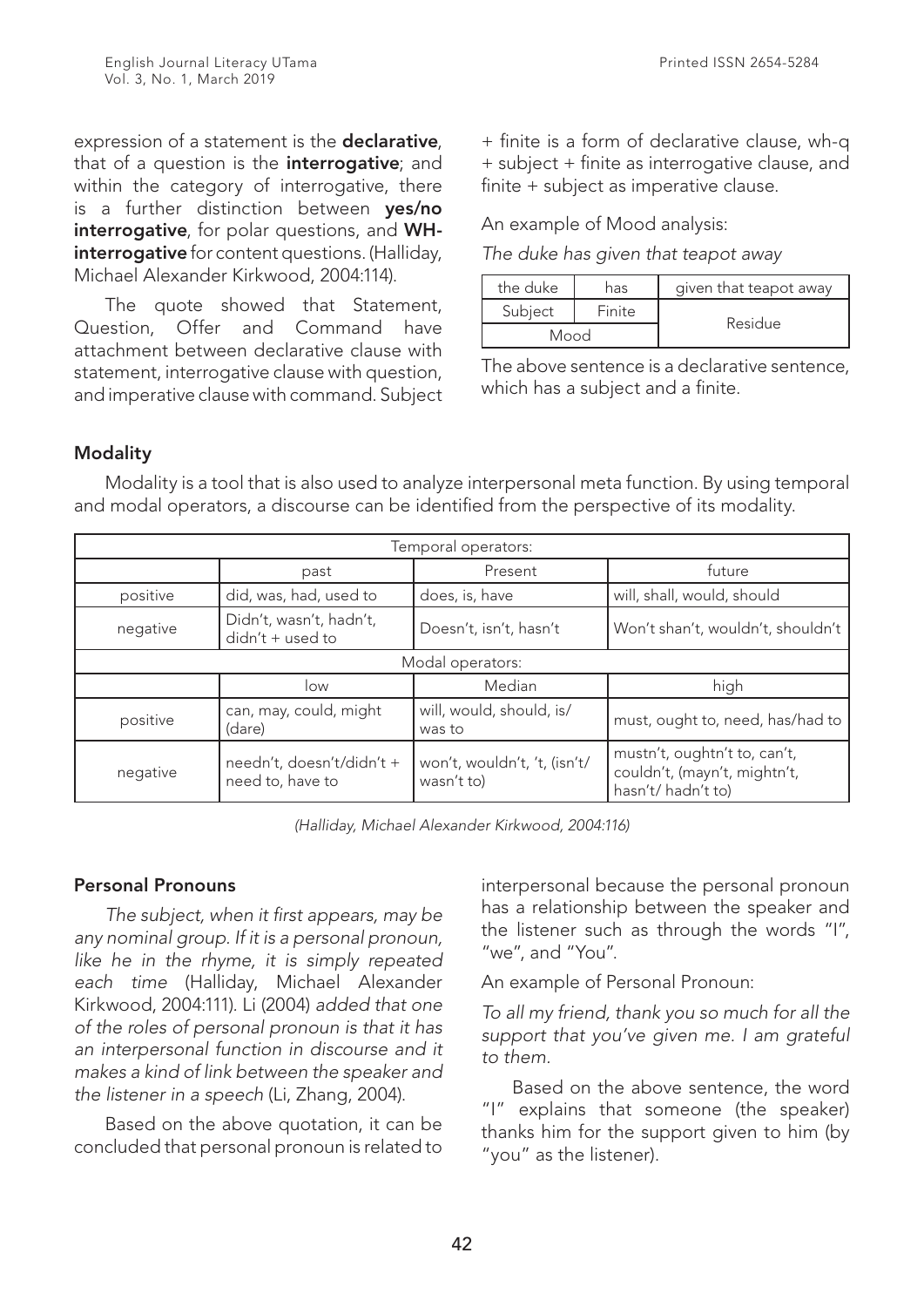The qualitative method research method is used to analyze this paper. Qualitative research studies are designed to obtain information concerning to the current status of phenomena. They are directed toward determining the nature of situation, as is exists at the time of study. There is no administration or a control of a treatment as it is found in experimental testing. The aim is to describe what exists with respect to variables or conditions or situations (Khasanah, Marisatul, 2010L:33).

Qualitative method in general can be interpreted as research method that focuses on the quality of the research itself. The method is based on observing existing data.

# RESULTS AND DISCUSSION

#### Mood

In Leonardo DiCaprio's speech, the mood is identified as in the table below:

| Mood types    | Number of<br>sentences | Clause |
|---------------|------------------------|--------|
| Declarative   | 45                     | 17     |
| Imperative    |                        |        |
| Interrogative |                        |        |
| .<br>otal     |                        |        |

It can be seen that declarative sentence dominates Leonardo's speech while the imperative and interrogative clauses have the same amount in the speech. It became dominant because Leonardo wanted to provide information about climate change that was occurring.

An example of declarative sentence in Leonardo DiCaprio's speech:

(1) *You know that climate change happening faster than ever the most pessimistic of scientists warned us decades ago.*

| You  | know |  | that | $^\backprime$ climate change happening faster than ever the most pessimistic of $\mid$<br>scientists warned us decades ago |  |  |  |
|------|------|--|------|----------------------------------------------------------------------------------------------------------------------------|--|--|--|
|      |      |  |      | Circ.Adiunct                                                                                                               |  |  |  |
| Mood |      |  |      | Residue                                                                                                                    |  |  |  |

The sentence above is the example of declarative sentence with a clause that contains mood used by the speaker (Leonardo DiCaprio) to inform a fact about climate change occured all around the world from decades ago.

(2) *Now think about the shame*

| Now.                            | (you) | think   |  | about the shame |  |
|---------------------------------|-------|---------|--|-----------------|--|
| S (Ellipsised)<br>Circ. Adjunct |       |         |  | Complement      |  |
| Residue                         | Mood  | Residue |  |                 |  |

The sentence above is the example of imperative clause that contains mood used by Leonardo to make the listener do what he want the listener do. In the data above, Leonardo wants the listener to think about something that he thought about.

# **Modality**

Modality in Leonardo Dicaprio's speech:

| will (future and<br>Iemporal and<br>Modal operators<br>median | can (low and<br>present | must (high<br>and present) | Would | should | may | shal<br>(future) |
|---------------------------------------------------------------|-------------------------|----------------------------|-------|--------|-----|------------------|
|---------------------------------------------------------------|-------------------------|----------------------------|-------|--------|-----|------------------|

Printed ISSN 2654-5284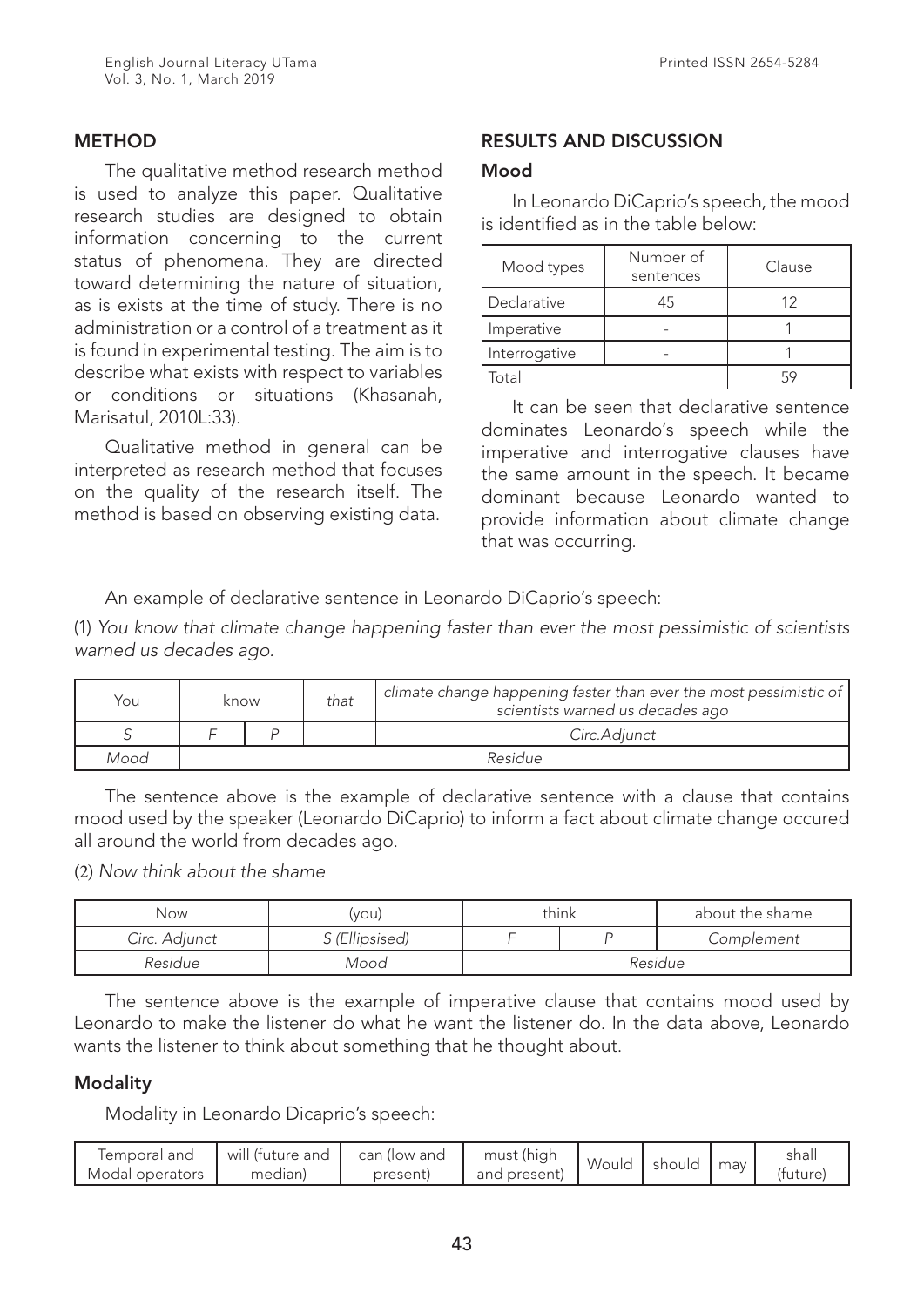Modal operator median and temporal operator future in the word "will" is the most widely used modality in the speech. This was because Leonardo DiCaprio wanted a change of attitude regarding to the climate change that swept across the world in the future.

An example of modality analysis is as follows:

(1) *Now think about the shame that each of us will carry when our children and grandchildren look back and realize that we had the means of stopping this devastation, but simply lacked the political will to do so.*

According to the above data, the existence of temporal operator "will" was mentioned, which presents the circumstances that will occur in the future.

(2) *We must disenthrall ourselves and then we shall save our country.*

In the data above, there is the example of temporal and modal operator at the same sentence. The temporal operator shown in the "shall" word which presents what the speaker and the listener have to do in the future based on the speaker's thought. And the second is modal operator that shown in "must" word which presents a requirement that the speaker and the listener have to do with high intention to do it in present from the speaker given to the listener.

(3) *We can congratulate each other today, but it will mean nothing if you return to your countries and fail to push beyond the promises of this historic agreement.*

In the data above, there is a clause that contains a modal opearator, that is "can" which presents something able to do by the speaker and the listener as preference from the speaker in the present.

(3) *We can congratulate each other today, but it will mean nothing if you return to your countries and fail to push beyond the promises of this historic agreement.*

In the data above, there is a clause that contains a modal opearator, that is "can" which presents something able to do by the speaker and the listener as preference from the speaker in the present.

(4) *Our planet cannot be saved unless we leave fossil fuels in the ground where they belong.*

The data above shown that there is a negative modal operator that contained in "cannot". This modal operator presents the preference that the speaker and also the lsitener not to do and then added the contrast from the thing that they have not to do.

#### Personal Pronoun

Personal pronoun contained in Leonardo DiCaprio's speech:

| Personal pronoun | Total |
|------------------|-------|
|                  |       |
| We               |       |
| You              |       |

Personal pronouns found in Leonardo DiCaprio's speech are the word "we". The word "we" referred to Leonardo and the countries that joined to the Paris Agreement. Leonardo wanted to make the listener and the rest of the world realize that this is a shared responsibility for dealing with the climate change. This sentence can be found in the data below:

(1) *We all know that reversing the course of climate change will not be easy, but the tools are in our hands – if we apply them*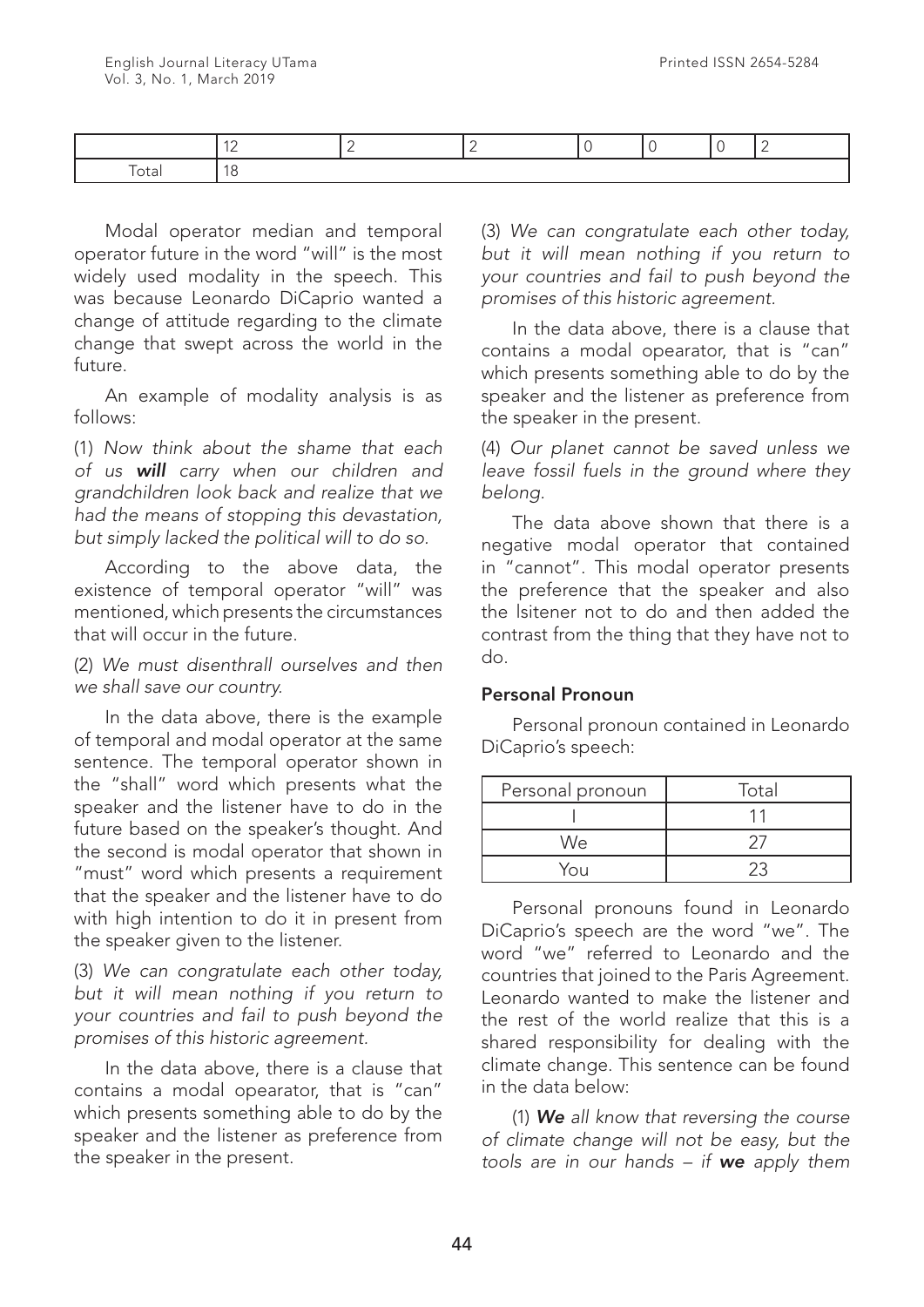# *before it is too late.*

The second sentence represents what Leonardo himself and also the listener achieve and this also be his words to cheer the member of the Paris Agreement.

(2) *Yes, we have achieved the Paris Agreement.*

The third sentence shows the preference of what Leonardo himself and the other listener can do by what they did in the past.

(3) *We can congratulate each other today, but it will mean nothing if you return to your countries and fail to push beyond the promises of this historic agreement.*

Moreover, there is also another personal pronoun that have been found in Leonardo Di Caprio's speech, that is "I" which refers to Leonardo himself. This pronoun used by Leonardo to give his thought or preference and also tell the listener what he did before he gives his speech. Below is the data with personal pronoun "I" in it:

(1) *As a UN Messenger of Peace, I have been travelling all over the world for the last two years documenting how this crisis is changing the natural balance of our planet.*

(2) *I have seen cities like Beijing choked by industrial pollution.*

(3) *In America I have witnessed unprecedented droughts in California and sea level rise flooding the streets of Miami. In Greenland and in the Arctic,* I *was astonished to see that ancient glaciers are rapidly disappearing well ahead of scientific predictions. All that I have seen and learned on this journey has terrified me.*

(4) *I do not need to throw statistics at you.*

(5) *As a citizen of our planet who has witnessed so much on this journey I thank you for all you have done to lay the foundation of a solution to this crisis, but after 21 years of debates and conferences it is time to declare no more talk.*

The last personal pronoun used in

Leonardo DiCaprio's speech is "You" which refers to the listener as the target of the speech itself. This pronoun used by Leonardo to be a target from what he thought or even formed as an imperative sentence. Below is the data with personal pronoun "You" in it:

(1) *You know them better than I do, and more importantly, you know what will happen if this scourge is left unchecked. You know that climate change is happening faster than even the most pessimistic of scientists warned us decades ago.*

(2) *We can congratulate each other today, but it will mean nothing if you return to your countries and fail to push beyond the promises of this historic agreement.*

(3) *You will either be lauded by future generations, or vilified by them.*

# **CONCLUSIONS**

Based on the results of some of the above analysis, it can be concluded that the use of declarative sentences was found dominantly in Leonardo DiCaprio's speech, which indicates that Leonardo wanted to provide information on the occurring climate change. Moreover, there are Imperative and Interrogative clause represented in the speech with each other one (1) occcurence. Beside of that, Modality "will" is also used dominantly in the speech, while "can", "must", and "shall" each other make two (2) occcurence in the speech. And the last is personal pronoun "we" became the most widely used personal pronoun with twenty-seven (27) data, while personal pronoun "I" about eleven (11) data and personal pronoun "You" about twenty-three (23) data. This was due to the desire of the speaker (Leonardo DiCaprio) for everyone involved and concerned with the existence of climate change in the future, for example in this speech Leonardo wants to tell about the concern of climate change and also ask the listener to involved to make a solution for the problem.